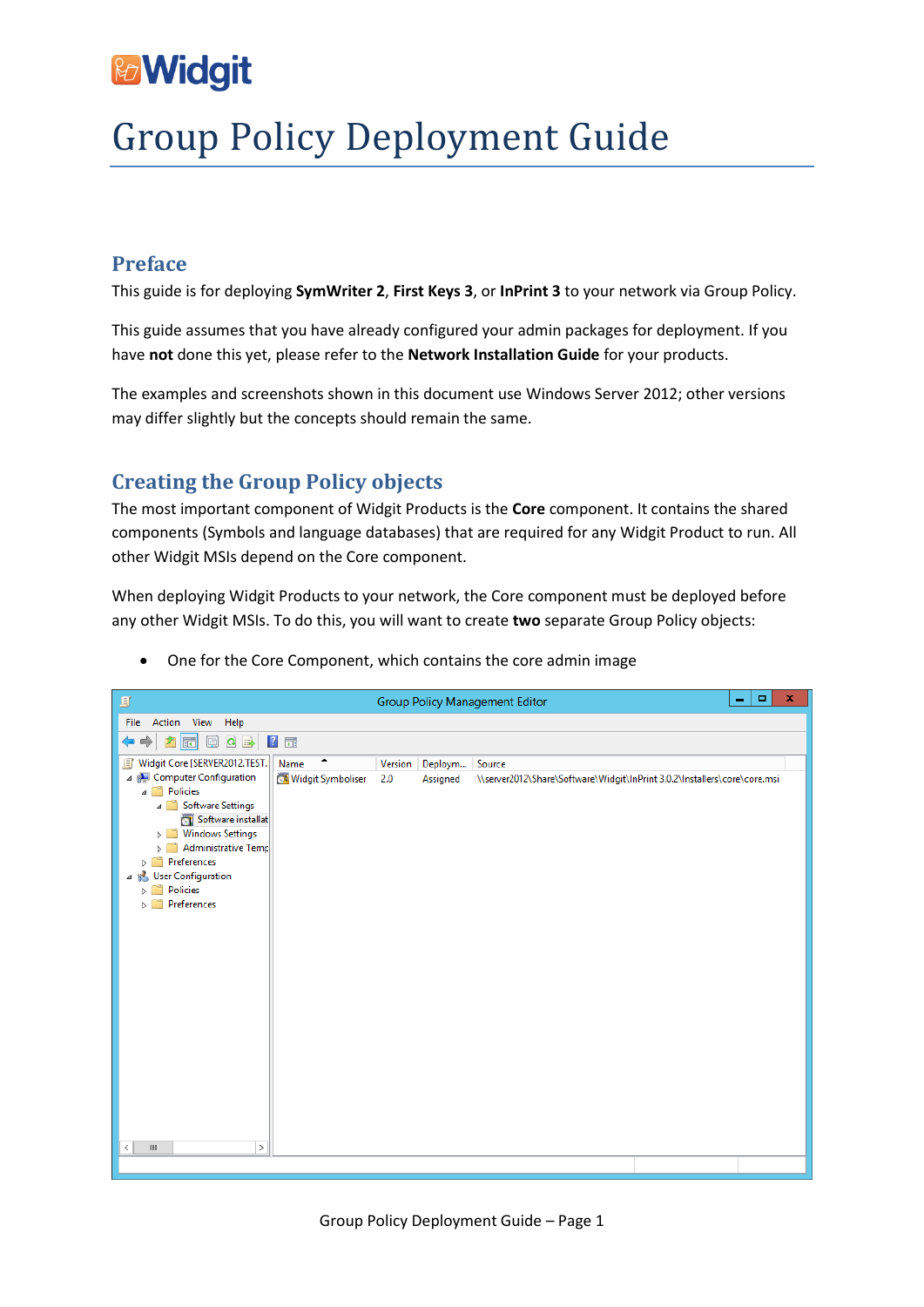

And a second for additional Widgit MSI packages

| g                                                                                                                                                                                                                                                                                                                       |                                                                                           |                       | <b>Group Policy Management Editor</b>                | $\blacksquare$<br>-                                                                                                                                                                                                  | $\mathbf x$ |
|-------------------------------------------------------------------------------------------------------------------------------------------------------------------------------------------------------------------------------------------------------------------------------------------------------------------------|-------------------------------------------------------------------------------------------|-----------------------|------------------------------------------------------|----------------------------------------------------------------------------------------------------------------------------------------------------------------------------------------------------------------------|-------------|
| Action View Help<br>File                                                                                                                                                                                                                                                                                                |                                                                                           |                       |                                                      |                                                                                                                                                                                                                      |             |
| Q<br>国<br>同                                                                                                                                                                                                                                                                                                             | $\overline{?}$<br>$\overrightarrow{F}$                                                    |                       |                                                      |                                                                                                                                                                                                                      |             |
| Widgit Additional [SERVER2012.]<br>圓<br>4 Computer Configuration<br>4 <sup></sup> Policies<br>4 Software Settings<br>Software installat<br><b>Windows Settings</b><br>٥ñ<br>Administrative Temp<br>$\triangleright$ $\square$<br>Preferences<br>D.<br><b>B</b> User Configuration<br>◢<br>Policies<br>Þ.<br>Preferences | ▲<br>Name<br>Widgit InPrint<br>Widgit InPrint Resources UK 3.0<br>Widgit Wordlist Manager | Version<br>3.0<br>5.0 | Deployment state<br>Assigned<br>Assigned<br>Assigned | Source<br>\\server2012\Share\Software\Widgit\InPrint 3.0.2\Installers\inpri<br>\\server2012\Share\Software\Widgit\InPrint 3.0.2\Installers\inpri<br>\\server2012\Share\Software\Widgit\InPrint 3.0.2\Installers\word |             |
| $\,>\,$<br>Ш<br>≺                                                                                                                                                                                                                                                                                                       | $\,<$                                                                                     |                       | $\ensuremath{\mathsf{III}}\xspace$                   |                                                                                                                                                                                                                      | $\,$        |
|                                                                                                                                                                                                                                                                                                                         |                                                                                           |                       |                                                      |                                                                                                                                                                                                                      |             |

To ensure that the Core package object is applied before the object containing additional packages you will need to set the **Link Order** of the objects when you add them to your Organisation Unit. The position of the **Core** Group Policy object in the Link Order needs to be **higher** than the position of the **Additional** Group Policy object.

| 區                                                                                                                                                                                                                                                                                                                                                                                                                                    | <b>Group Policy Management</b> | о<br>x<br>-                                                           |                            |          |              |                   |  |  |  |  |
|--------------------------------------------------------------------------------------------------------------------------------------------------------------------------------------------------------------------------------------------------------------------------------------------------------------------------------------------------------------------------------------------------------------------------------------|--------------------------------|-----------------------------------------------------------------------|----------------------------|----------|--------------|-------------------|--|--|--|--|
| 區<br>Action<br>Window<br>File<br>View<br>Help                                                                                                                                                                                                                                                                                                                                                                                        |                                |                                                                       |                            |          |              |                   |  |  |  |  |
| $\begin{array}{c c c c c c c c c} \hline \mathbf{H} & \mathbf{H} & \mathbf{H} & \mathbf{H} \\ \hline \mathbf{H} & \mathbf{H} & \mathbf{H} & \mathbf{H} & \mathbf{H} \\ \hline \mathbf{H} & \mathbf{H} & \mathbf{H} & \mathbf{H} & \mathbf{H} \\ \hline \mathbf{H} & \mathbf{H} & \mathbf{H} & \mathbf{H} & \mathbf{H} \\ \hline \mathbf{H} & \mathbf{H} & \mathbf{H} & \mathbf{H} & \mathbf{H} & \mathbf{H} \\ \hline \mathbf{$<br>圖 |                                |                                                                       |                            |          |              |                   |  |  |  |  |
| <b>Group Policy Management</b><br>国<br>$\blacktriangle$ Forest: test.local                                                                                                                                                                                                                                                                                                                                                           |                                | <b>Example</b>                                                        |                            |          |              |                   |  |  |  |  |
|                                                                                                                                                                                                                                                                                                                                                                                                                                      |                                | Linked Group Policy Objects<br>Group Policy Inheritance<br>Delegation |                            |          |              |                   |  |  |  |  |
| 4 Domains                                                                                                                                                                                                                                                                                                                                                                                                                            |                                | <b>Link Order</b>                                                     | GPO                        | Enforced | Link Enabled | <b>GPO</b> Status |  |  |  |  |
| ⊿ 前 test.local<br>氭<br><b>Default Domain Policy</b>                                                                                                                                                                                                                                                                                                                                                                                  |                                |                                                                       | <b>新</b> Widgit Additional | No       | Yes          | Enabled           |  |  |  |  |
| <b>Domain Controllers</b><br>d fi                                                                                                                                                                                                                                                                                                                                                                                                    | △                              | $\overline{2}$                                                        | <b>新</b> Widgit Core       | No       | Yes          | Enabled           |  |  |  |  |
| Organisation<br>GŤ                                                                                                                                                                                                                                                                                                                                                                                                                   |                                |                                                                       |                            |          |              |                   |  |  |  |  |
| 4 E<br>OU                                                                                                                                                                                                                                                                                                                                                                                                                            |                                |                                                                       |                            |          |              |                   |  |  |  |  |
| Gñ<br><b>Admins</b>                                                                                                                                                                                                                                                                                                                                                                                                                  |                                |                                                                       |                            |          |              |                   |  |  |  |  |
| Computers<br>Gî<br>d<br>$\triangle$ $\Box$ Example                                                                                                                                                                                                                                                                                                                                                                                   |                                |                                                                       |                            |          |              |                   |  |  |  |  |
| <b>Widgit Additional</b><br>鄡                                                                                                                                                                                                                                                                                                                                                                                                        |                                |                                                                       |                            |          |              |                   |  |  |  |  |
| Widgit Core                                                                                                                                                                                                                                                                                                                                                                                                                          |                                |                                                                       |                            |          |              |                   |  |  |  |  |
| d di<br><b>Members</b>                                                                                                                                                                                                                                                                                                                                                                                                               |                                |                                                                       |                            |          |              |                   |  |  |  |  |
| Permissions<br>٦î                                                                                                                                                                                                                                                                                                                                                                                                                    |                                |                                                                       |                            |          |              |                   |  |  |  |  |
| <b>Group Policy Objects</b><br>$\overline{4}$<br><b>Default Domain Controllers Policy</b>                                                                                                                                                                                                                                                                                                                                            |                                |                                                                       |                            |          |              |                   |  |  |  |  |
| 眞<br><b>Default Domain Policy</b><br>眞                                                                                                                                                                                                                                                                                                                                                                                               |                                |                                                                       |                            |          |              |                   |  |  |  |  |
| 眞<br>Members                                                                                                                                                                                                                                                                                                                                                                                                                         |                                |                                                                       |                            |          |              |                   |  |  |  |  |
| 眞<br><b>Widgit Additional</b>                                                                                                                                                                                                                                                                                                                                                                                                        |                                |                                                                       |                            |          |              |                   |  |  |  |  |
| 目<br><b>Widgit Core</b>                                                                                                                                                                                                                                                                                                                                                                                                              |                                |                                                                       |                            |          |              |                   |  |  |  |  |
| <b>WMI Filters</b>                                                                                                                                                                                                                                                                                                                                                                                                                   |                                |                                                                       |                            |          |              |                   |  |  |  |  |
| <b>Starter GPOs</b><br><b>CALCO</b>                                                                                                                                                                                                                                                                                                                                                                                                  |                                |                                                                       |                            |          |              |                   |  |  |  |  |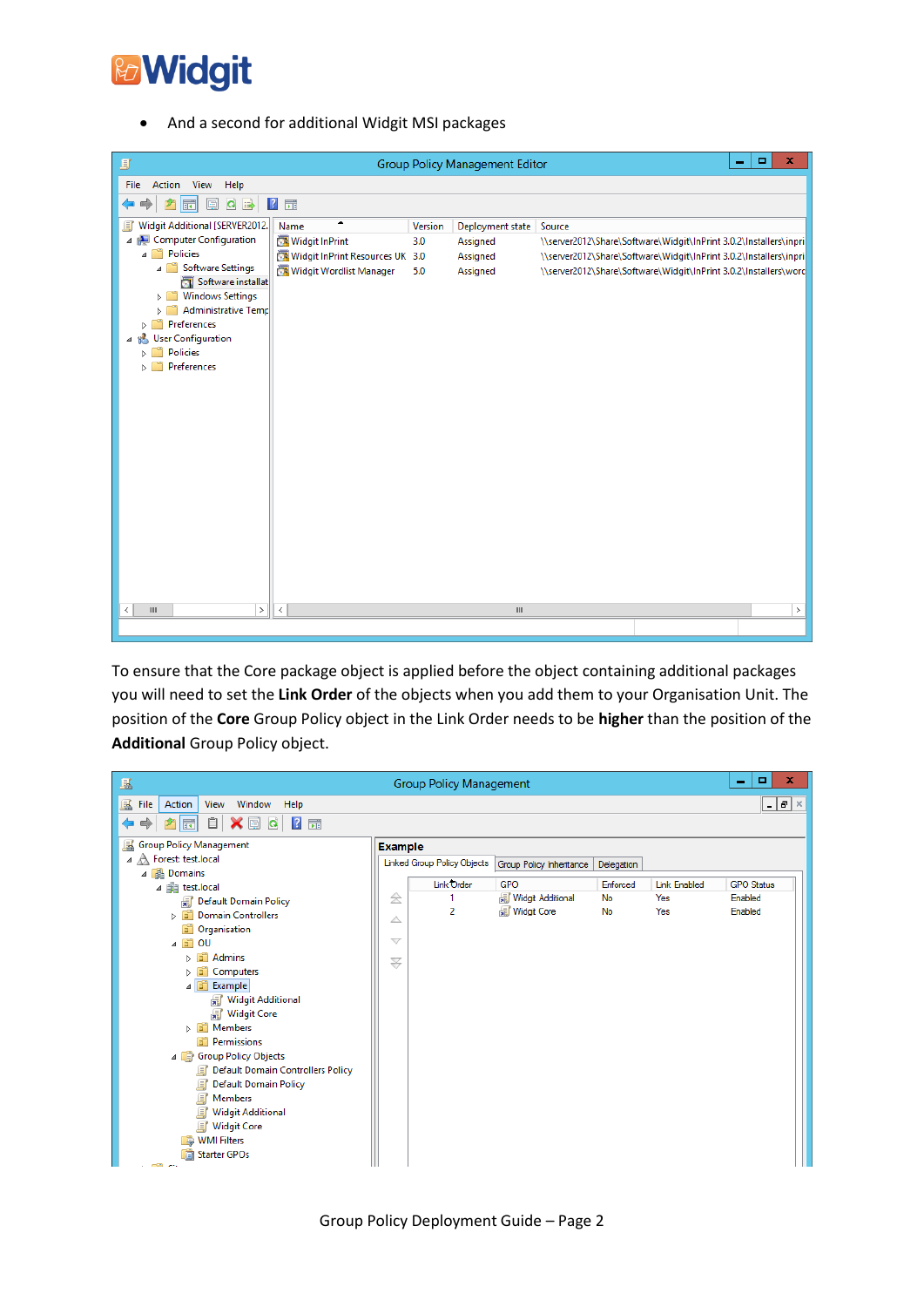

# **Permissions when deploying Widgit Products**

When deploying a Widgit Product over Group Policy, you will need to ensure that any network share locations you configured for **Shared Documents** or **Shared Application Data** have correct permissions to allow for a successful deployment.

Information about how these locations are configured in the creation of the Core admin image can be found in the **Network Installation Guide**.

## **Permissions for deployment**

The **SYSTEM** user will be the user running the Group Policy install and will need read and write permissions to any file share location that is used for **Shared Documents** or **Shared Application Data**. Without these permissions the installation will most likely fail.

### **Permissions for users of the software**

We recommend that all users have at least read access to the locations of **Shared Documents** and **Shared Application Data**. Without read access they will not be able to see files such as Example Files, Templates, Resource Packs, or Wordlists.

## **Deploying multiple Widgit Products**

This section describes the situation where you want to deploy multiple Widgit Products at the same time. It also describes what to do if you already have one Widgit Product deployed and you want to deploy a second, or third.

Each Widgit Product ships with a **Core MSI** component however you can only have **one** Core deployed to your network at a time. If you try to deploy two cores, it will either fail to install or cause problems. To ensure that all of your products are compatible with Core you will need to use the most up-to-date Core.

**NOTE:** We recommend that you download the latest network MSIs from our website before continuing. They are available from [https://download.widgit.com/network/.](https://download.widgit.com/network/)

Similar to the single Widgit Product deployment, you will need one Group Policy object to hold the Core component. You can then either add all of the other MSIs into a second Group Policy object or you can use multiple objects to split out the products depending on your own requirements.

Finally, remember to set the **Link Order** correctly as described on Page 2 of this guide.

## **Deploying a second Widgit Product**

If you already have a Widgit Product deployed to your network and you want to deploy a second or third on top, you will need to follow slightly different steps.

If you have one Widgit Product installed you will already have the Core component installed. To ensure that all Widgit Products are compatible you will need to use the most **up-to-date Core**. We recommend you download this from our website – a download link is available in the previous section.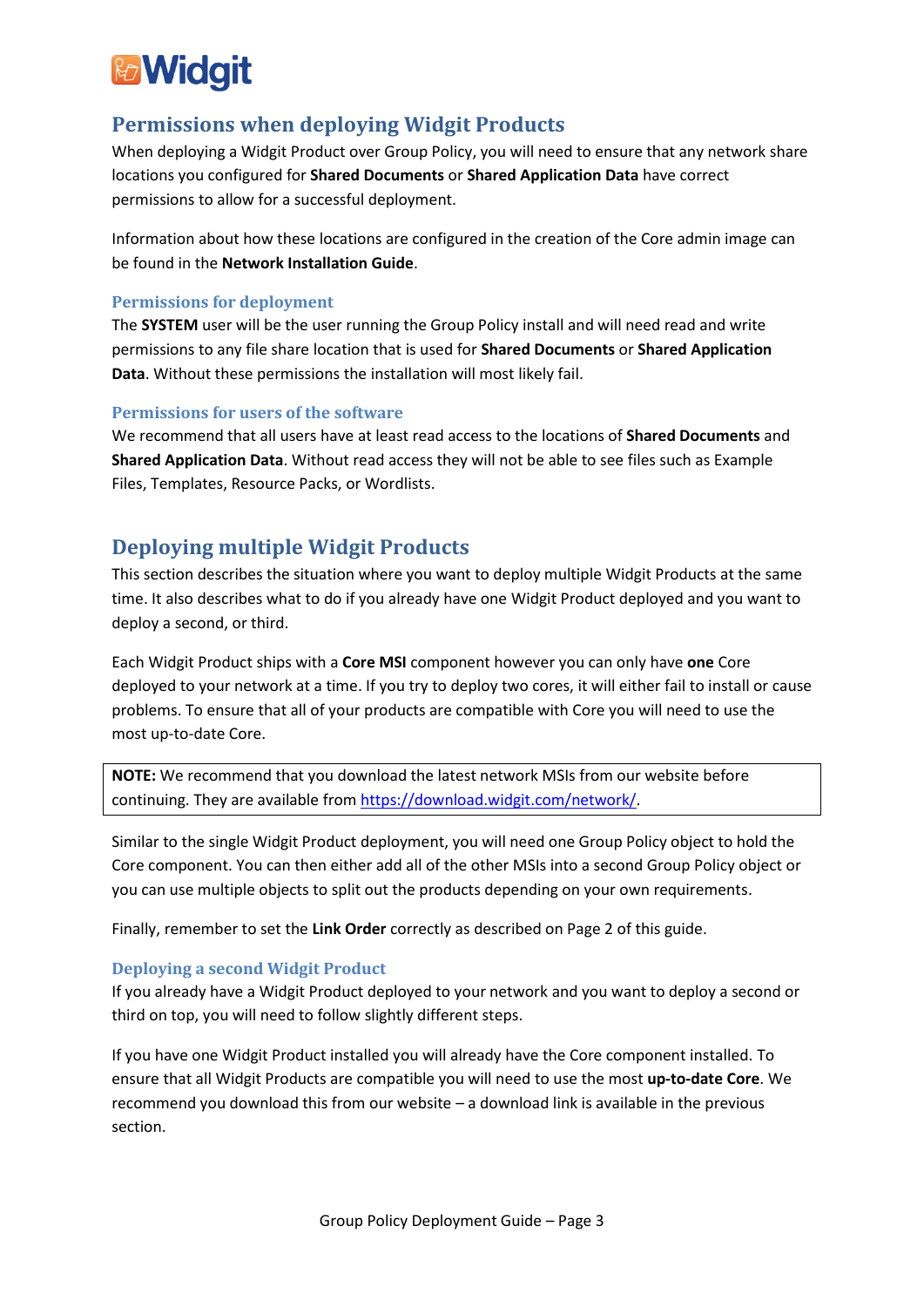

Once you have the latest Core component you will need to configure an admin image from that Core. Information on how to configure your Core component can be found in the **Network Installation Guide**.

**NOTE:** If you configured the previous Widgit Product Core component to use specific locations (such as a network share) for your **Shared Documents** and/or **Shared Application Data** we recommend you configure the latest Core to use the same locations. If you use different locations this may affect the Widgit Product you currently have deployed.

Once you have a Core admin image configured you will need to replace the old Core component in your Group Policy object with the new Core. This should work as an upgrade from the previously deployed core and is safe to do.

You can either add the remaining additional MSI packages for the new Widgit Product to another Group Policy object or to the same Group Policy object where the MSI packages for the currently deployed Widgit Product are.

Be aware that some MSI packages are shipped with multiple products. An example of this is the Wordlist Manager package which is shipped with all of our products. Be sure to only deploy one version of this package as multiple installations of the same package at different versions might cause problems.

# **Troubleshooting**

## **MSI Logging**

Sometimes an installation will fail and not provide any reasonable feedback to the user as to why this has happened. This can be even harder with Group Policy installs. Windows Installer can use logging to help assist in troubleshooting issues with installing software packages.

To turn on Windows Installer logging, you need to set a registry key on the computer that the software is being installed on. This key is:

| Kev    | HKEY LOCAL MACHINE\Software\Policies\Microsoft\Windows\Installer |
|--------|------------------------------------------------------------------|
| REG SZ | Logging                                                          |
| Value  | voicewarmupx                                                     |

Once this registry key is set, you can retry the problem installation and Windows Installer will write a log to the Temp folder (For Group Policy, where the SYSTEM user runs the installation, the log files are created in the C:\Windows\Temp folder). The new log's file name is random. However, the first letters are "Msi" and the file name has a ".log" extension.

Note: This change should be used only for troubleshooting and should not be left on because it will have adverse effects on system performance and disk space. Each time that you use the Add or Remove Programs item in Control Panel, a new Msi\*.log file is created.